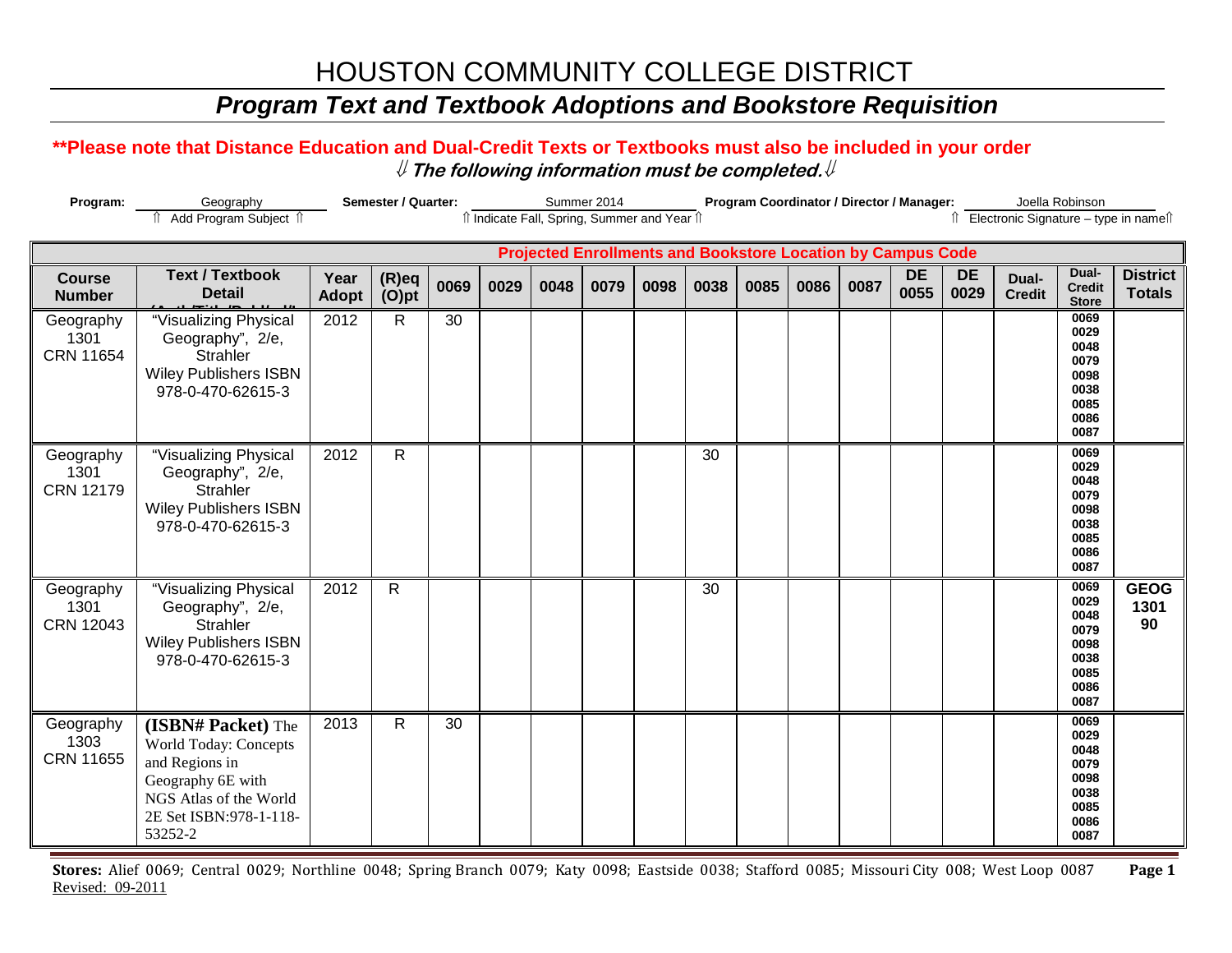# HOUSTON COMMUNITY COLLEGE DISTRICT

### *Program Text and Textbook Adoptions and Bookstore Requisition*

#### **\*\*Please note that Distance Education and Dual-Credit Texts or Textbooks must also be included in your order** ⇓ **The following information must be completed.**⇓

| Program:                                                              | Semester / Quarter:<br>Geography                                                                                                                 |                      |                |      |      |      | Summer 2014 |      | Program Coordinator / Director / Manager: |      |      |      |                   |                                       | Joella Robinsn         |                                                                      |                                  |
|-----------------------------------------------------------------------|--------------------------------------------------------------------------------------------------------------------------------------------------|----------------------|----------------|------|------|------|-------------|------|-------------------------------------------|------|------|------|-------------------|---------------------------------------|------------------------|----------------------------------------------------------------------|----------------------------------|
| Il Indicate Fall, Spring, Summer and Year Il<br>Add Program Subject 1 |                                                                                                                                                  |                      |                |      |      |      |             |      |                                           |      |      |      |                   | ↑ Electronic Signature - type in name |                        |                                                                      |                                  |
|                                                                       | <b>Projected Enrollments and Bookstore Location by Campus Code</b>                                                                               |                      |                |      |      |      |             |      |                                           |      |      |      |                   |                                       |                        |                                                                      |                                  |
| <b>Course</b><br><b>Number</b>                                        | <b>Text / Textbook</b><br><b>Detail</b>                                                                                                          | Year<br><b>Adopt</b> | (R)eq<br>(O)pt | 0069 | 0029 | 0048 | 0079        | 0098 | 0038                                      | 0085 | 0086 | 0087 | <b>DE</b><br>0055 | <b>DE</b><br>0029                     | Dual-<br><b>Credit</b> | Dual-<br><b>Credit</b><br><b>Store</b>                               | <b>District</b><br><b>Totals</b> |
| Geography<br>1303<br>CRN<br>12386                                     | The World Today:<br>Concepts and Regions<br>in Geography, 6th<br>Edition by H. J. de Blij,<br>Peter O. Muller, Jan<br>Nijman<br>ISBN 978-1-1184- | 2013                 | $\mathsf{R}$   |      |      |      |             |      |                                           |      |      |      | 35                |                                       |                        | 0069<br>0029<br>0048<br>0079<br>0098<br>0038<br>0085<br>0086<br>0087 |                                  |
| Geography<br>1303<br>CRN<br>12190                                     | The World Today:<br>Concepts and Regions<br>in Geography, 6th<br>Edition by H. J. de Blij,<br>Peter O. Muller, Jan<br>Nijman<br>ISBN 978-1-1184- | 2013                 | $\mathsf{R}$   |      |      |      |             |      |                                           |      |      |      | 35                |                                       |                        | 0069<br>0029<br>0048<br>0079<br>0098<br>0038<br>0085<br>0086<br>0087 | <b>GEOG</b><br>1303<br>100       |
|                                                                       |                                                                                                                                                  |                      |                |      |      |      |             |      |                                           |      |      |      |                   |                                       |                        | 0069<br>0029<br>0048<br>0079<br>0098<br>0038<br>0085<br>0086<br>0087 |                                  |
|                                                                       |                                                                                                                                                  |                      |                |      |      |      |             |      |                                           |      |      |      |                   |                                       |                        | 0069<br>0029<br>0048<br>0079<br>0098<br>0038<br>0085<br>0086<br>0087 |                                  |

**Stores:** Alief 0069; Central 0029; Northline 0048; Spring Branch 0079; Katy 0098; Eastside 0038; Stafford 0085; Missouri City 008; West Loop 0087 **Page 2** Revised: 09-2011